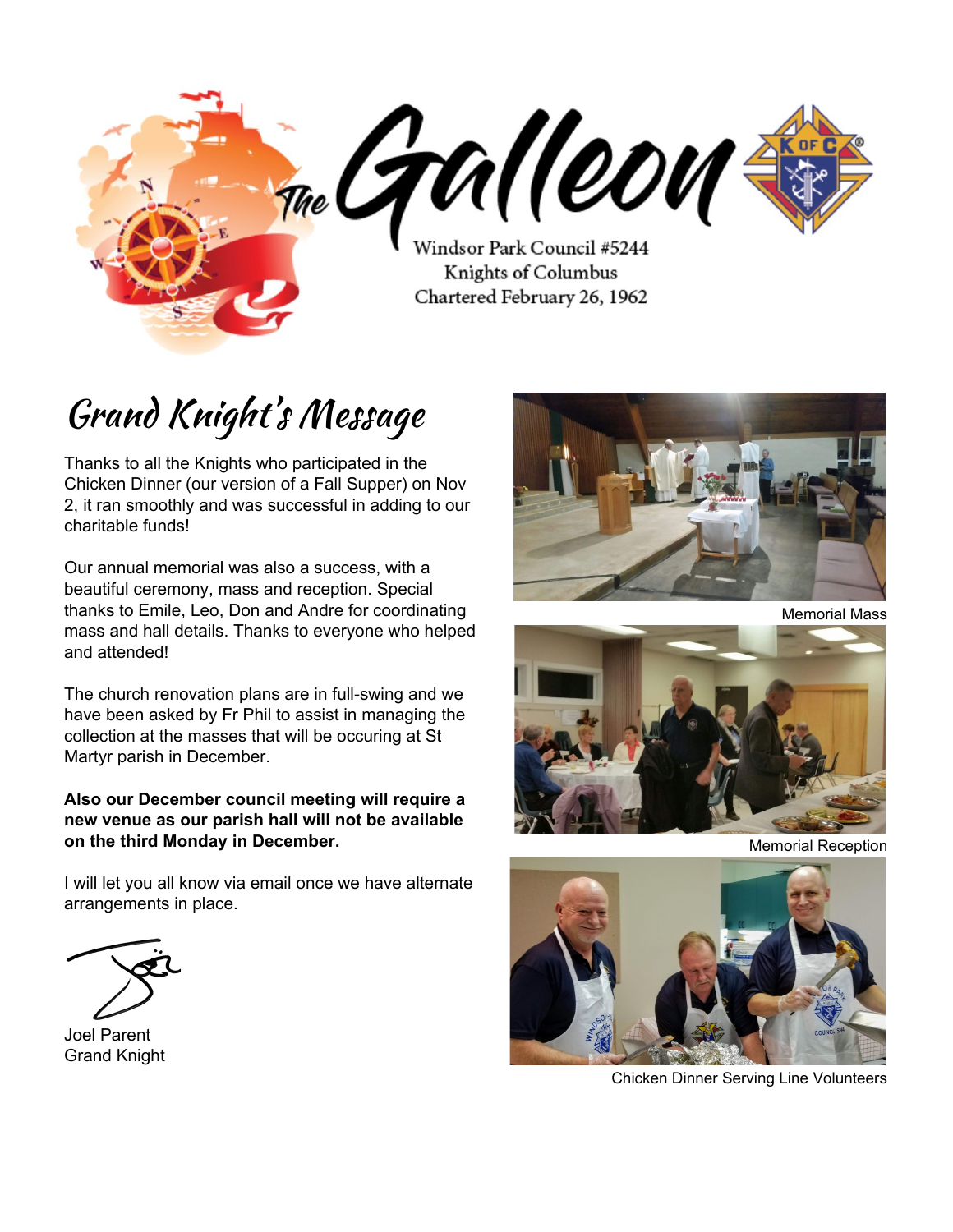## Minutes from last meeting

#### **Meeting Date: November 19, 2018**

- 1. **Meeting Called to order at 7:30pm and the Opening Ode was sung.**
- 2. **Chaplain's Message**
	- a. Brian Trueman was our guest Chaplain, and he provided us with a brief introduction
- 3. **Reading and Approval of Minutes of the previous Meeting**
	- **a. Motion to approve the minutes: Br. Don Bodnarchuk, 2nd Andre Guay. CARRIED**

### 4. **Grand Knight's Report**

- a. GK thanked Br. Andre Guay for stepping in to chair the previous meeting.
- b. We had good feedback from the Chicken Dinner and Memorial Mass. Thank you to Fr. Phil who presided at that mass, even though it was his day off.
- c. We did our best to recruit people for the Santa Claus parade but were unable to provide much support. Nonetheless, we would like to follow through with financial support to defray the costs of the float. There was also some discussion about how we could be more proactive next year in anticipating their need for help.
- d. There was a miscommunication with Wal-Mart and our scheduled times for us to sell ICCD tickets. Future correspondence with Wal-Mart will all be confirmed in writing. Apologies to those who showed up to sell, but were not able to do so.
- e. Tickets for the CWL Christmas dinner at the Viscount Gort Hotel on December 9th are now available, \$25 each. This event will be advertised in the Galleon also. See GK for tickets.
- f. GK has been working with State to figure out why none of the executive have received their invitations to participate in the SAFE online training programs. Invites to training should be forthcoming, but may still be too late for Columbian Award cutoffs.
	- i. Anyone who participates in any school-related activities (free-throw) should have at least the minimum training.
- g. Regarding the Draft Budget that was circulated at the last meeting, GK clarified that it was to set out our planned spending for the year. The "discretionary amount" listed was an amount set aside for new or currently unlisted charities that we do not "automatically" support each year. Once that discretionary amount is spent, then we have no more discretionary spending room. This is intended to give us flexibility and a clear idea of how much we have to spend.
- h. GK also explained the reason for the \$1700 projected loss in the budget. This is simply to show that we are using the money currently in our bank account (we have money to spend). As this surplus is depleted we will update the budget.

#### 5. **Treasurer's Report**

- a. General Account: \$9,094.24, Charity Account: \$6,945.58, Vocations Account: \$234.48
- **b. MOTION to accept the Treasurer's Report: Br. Don Buccini. 2nd Br. Wayne Bencharski. CARRIED**

#### 6. **Reading by Grand Knight of Receipts of Treasurer to Financial Secretary and Treasurer's Voucher of Deposit**

a.

- 7. **Reading of Bills and Communications**
	- a. GK received a Thank You note from the Francis Project (the Aan family) for our donation towards their winter clothing.
	- b. We received a statement of our Membership & Financials from District Deputy that we are in "good standing".
- 8. **Financial Secretary's Report of Receipts of Meeting**
	- a. See the attached list of Receipts paid
- 9. **Report of Service Program Committees**
	- a. Membership Director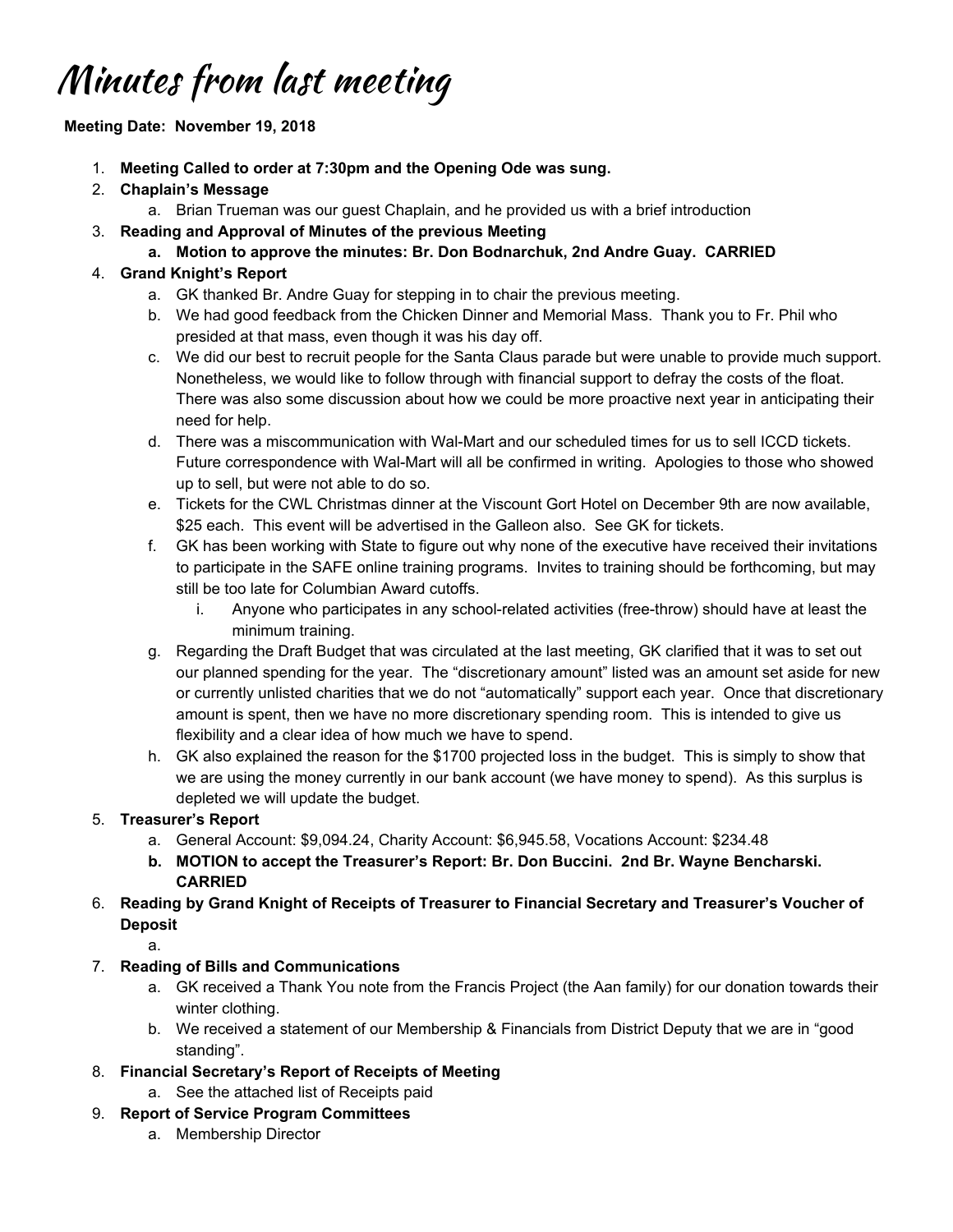- i. Br. Don Buccini reiterated his goal of 10 new members this year. He has so far interviewed 3 prospects, but only 1 is a potential candidate.
- ii. Br. Don Buccini also recommends we modify our order for next year's Chicken Dinner to include additional coleslaw and less gravy. *Br. Scott made a plea to maintain or increase the gravy order.*
- iii. Br. Don Buccini noted that the key fobs to the Parish building stop working at about 10:30pm. Please be aware of this and let the Parish Office know if you need access to the building after that time.
- iv. There are 10 names missing from the memorial plaque. Br. Don Buccini will get the names to Br. Don Bodnarchuk so that name plates can be made and installed on the plaque.
- v. Br. Don Buccini identified that there are some considerable expenses that could be reduced at dinners and special functions:
	- 1. We could purchase/make reusable placemats for luncheons/dinners (laminated versions of the ones we're using now). We could use new table cloths.
	- 2. Br. Don Buccini will investigate the cost of getting these.
- b. Program Director
	- i. Br. Cliff Chojko-Bolec advised that there are some baptisms coming up, but dates are yet TBA.
	- ii. The Suzanne L. (Catechism Coordinator) has requested 100 *Keep Christ in Christmas* buttons.
	- iii. The posters/signs/advertisements for the upcoming Free-Throw competition are all prepared and ready to go.
	- iv. Regarding the *Keep Christ in Christmas* banners, it was decided that we would continue to use both banners, but position them so that they are not affected by snow removal efforts.
- c. Church Director
	- i. Br. Emile Ste Marie shared some feedback about the Memorial Mass. He read a letter of thanks to the Council for organizing the mass.
		- 1. Br. Emile noted that there are still some Brother Knights who do not have representation at the mass, and that we should do more to reach out to their extended families/friends. Wherever possible, we should identify connections to family/friends and reach out personally to invite those friends and family to attend.
- d. Community Director
	- i.
- e. Council Director
	- i.
- f. Culture of Life Director
	- i.
- g. Family Director
	- i. Br. Scott Wilkinson is finalizing the venue for Family Sports Night, and is considering St. Gerard an St. Emile Schools. Proposed dates are January 17 & 24, 2019. This event is open to ALL parishioners, not just families with kids in Catechism, and is intended to be a FAMILY event (not a "drop off your kids" event).
- h. Youth Director
- i. Report of Round Table Chairman
- j. Report of Standing Committees

#### 10. **New Business.**

- **a. MOTION: Br. Marcel Rainville moved to donate an additional \$120 to Siloam Mission, bringing our total contributions to Siloam up to \$500. 2nd Br. Don Buccini. Carried.**
- b. Br. Don Bodnarchuk has offered to provide live musical entertainment for the next Chicken Dinner.